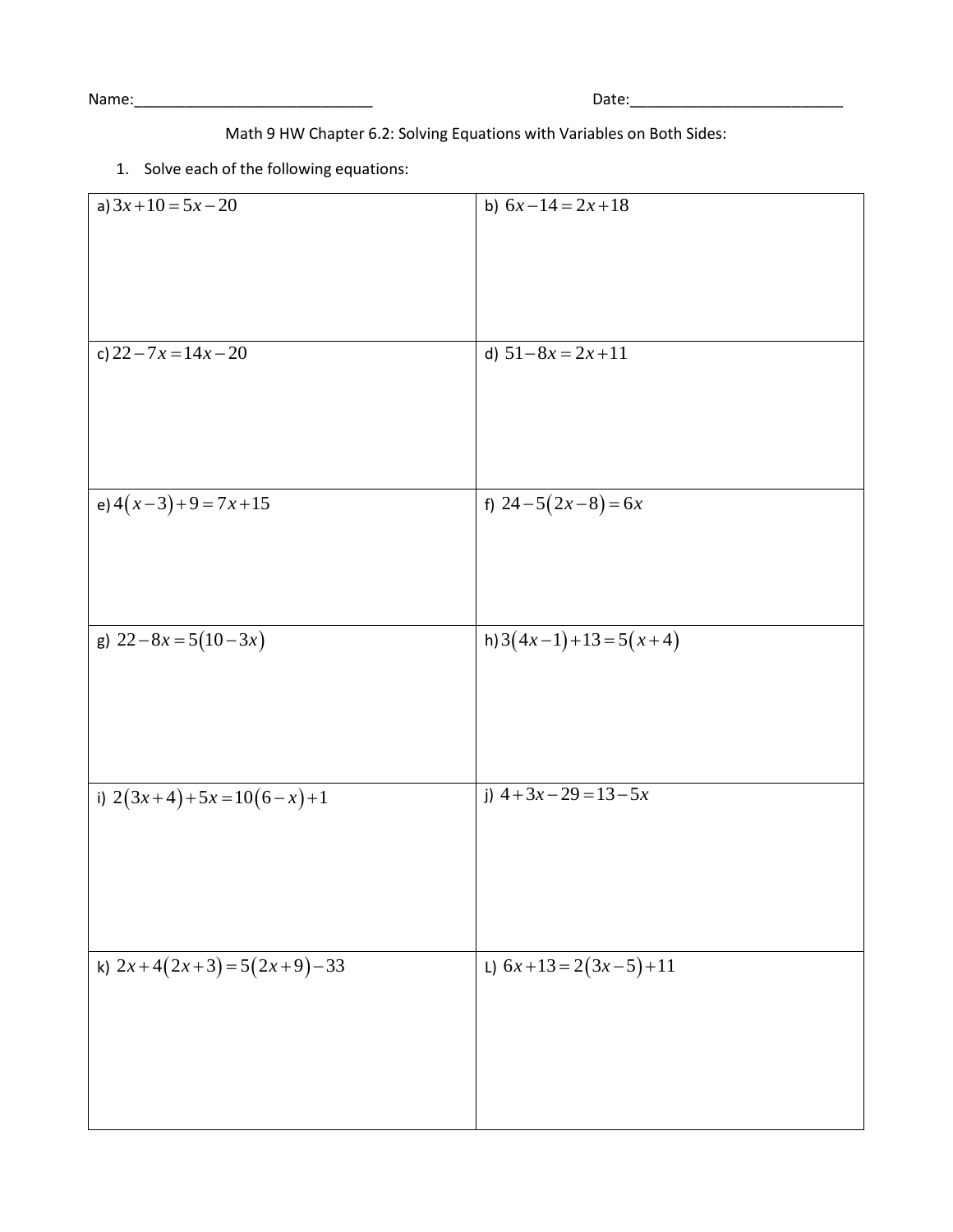2. Find the Lowest Common Denominator for each of the following fractions:

| a) $\frac{1}{6}$ and $\frac{1}{14}$                | b) $\frac{1}{5}$ and $\frac{1}{15}$                  | c) $\frac{1}{15}$ and $\frac{1}{12}$                 |
|----------------------------------------------------|------------------------------------------------------|------------------------------------------------------|
|                                                    |                                                      |                                                      |
| d) $\frac{1}{3}$ , $\frac{1}{5}$ and $\frac{1}{7}$ | e) $\frac{1}{10}$ , $\frac{1}{15}$ and $\frac{1}{6}$ | f) $\frac{1}{6}$ , $\frac{1}{10}$ and $\frac{1}{16}$ |
|                                                    |                                                      |                                                      |

3. When solving an equation with fractions, why are we finding the LCD? Explain using your own words

4. Solve each of the following equations. Show all your work and steps

| a) $\frac{x}{2} + 13 = x + 7$                               | b) $\frac{-2}{5} = 2x - \frac{17}{5}$                          |
|-------------------------------------------------------------|----------------------------------------------------------------|
|                                                             |                                                                |
|                                                             |                                                                |
|                                                             |                                                                |
| c) $\frac{-7x}{2} - 1 = \frac{-11}{4}$                      | d) $48 = 18\left(\frac{2x}{3} - 1\right)$                      |
|                                                             |                                                                |
|                                                             |                                                                |
|                                                             |                                                                |
| e) $\frac{x}{5} + \frac{2}{3} = \frac{3x}{4} - \frac{1}{5}$ | $f_1 \frac{2x}{3} + \frac{5}{2} = \frac{3x}{4} - \frac{11}{3}$ |
|                                                             |                                                                |
|                                                             |                                                                |
|                                                             |                                                                |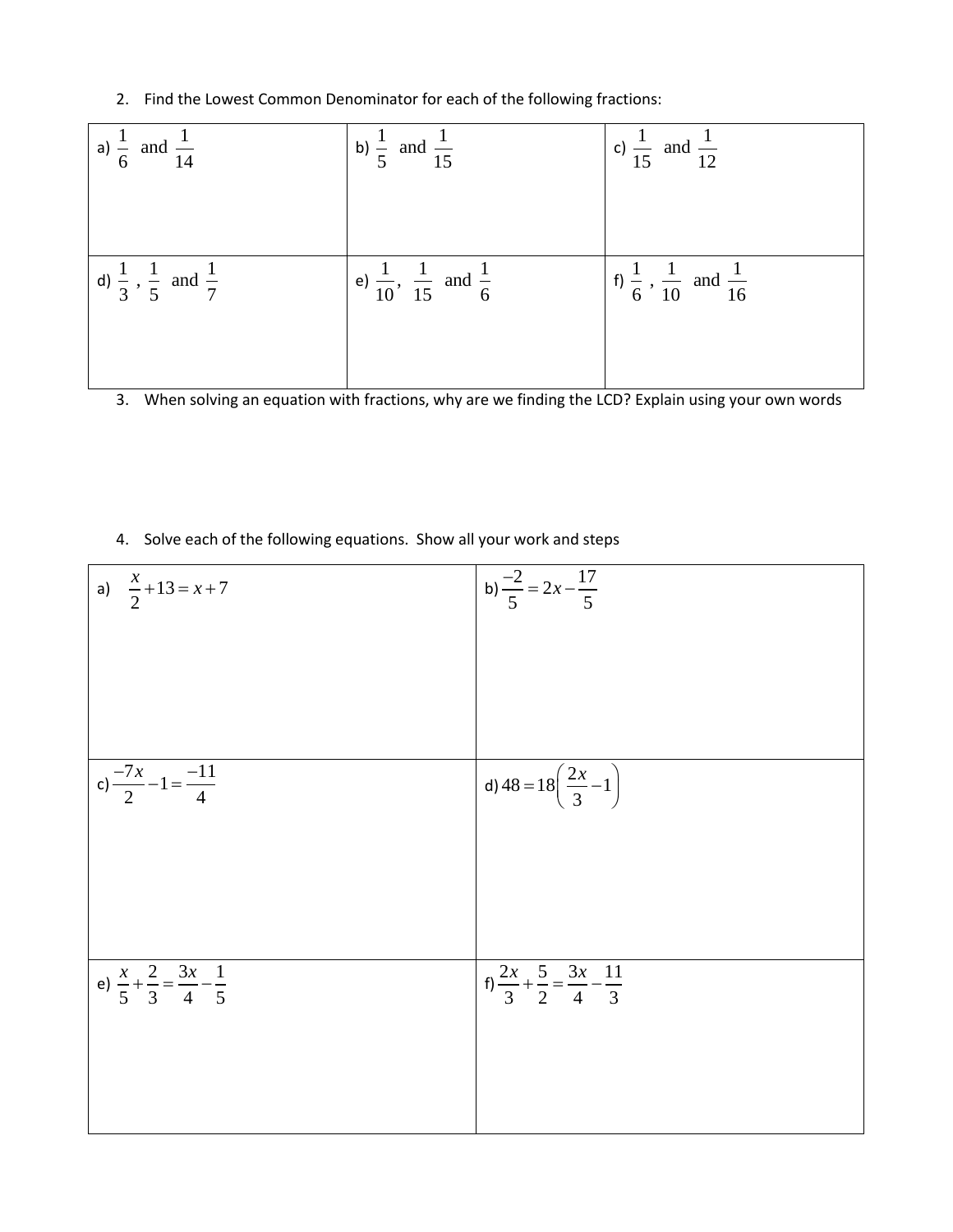| g) $\frac{10x}{3} - \frac{24}{5} = \frac{6x}{5} + \frac{8}{3}$ | h) $\frac{18x}{7} - \frac{48}{4} = \frac{15x}{4} - \frac{14}{7}$ |
|----------------------------------------------------------------|------------------------------------------------------------------|
|                                                                |                                                                  |
|                                                                |                                                                  |
|                                                                |                                                                  |
|                                                                |                                                                  |
|                                                                |                                                                  |
| i) $\frac{-1}{2}(4x+6) = \frac{1}{2}(9-3x)$                    | j) $\frac{5}{2}(2x+16) = \frac{1}{5}(30x+20)$                    |
|                                                                |                                                                  |
|                                                                |                                                                  |
|                                                                |                                                                  |
|                                                                |                                                                  |
| k) $\frac{8}{3}(6x+7)-8x=\frac{1}{2}(4-x)+11$                  | L) $\frac{3}{4}(2x+3)+\frac{3}{5}(8x-2)=9x$                      |
|                                                                |                                                                  |
|                                                                |                                                                  |
|                                                                |                                                                  |
|                                                                |                                                                  |
|                                                                |                                                                  |
|                                                                |                                                                  |